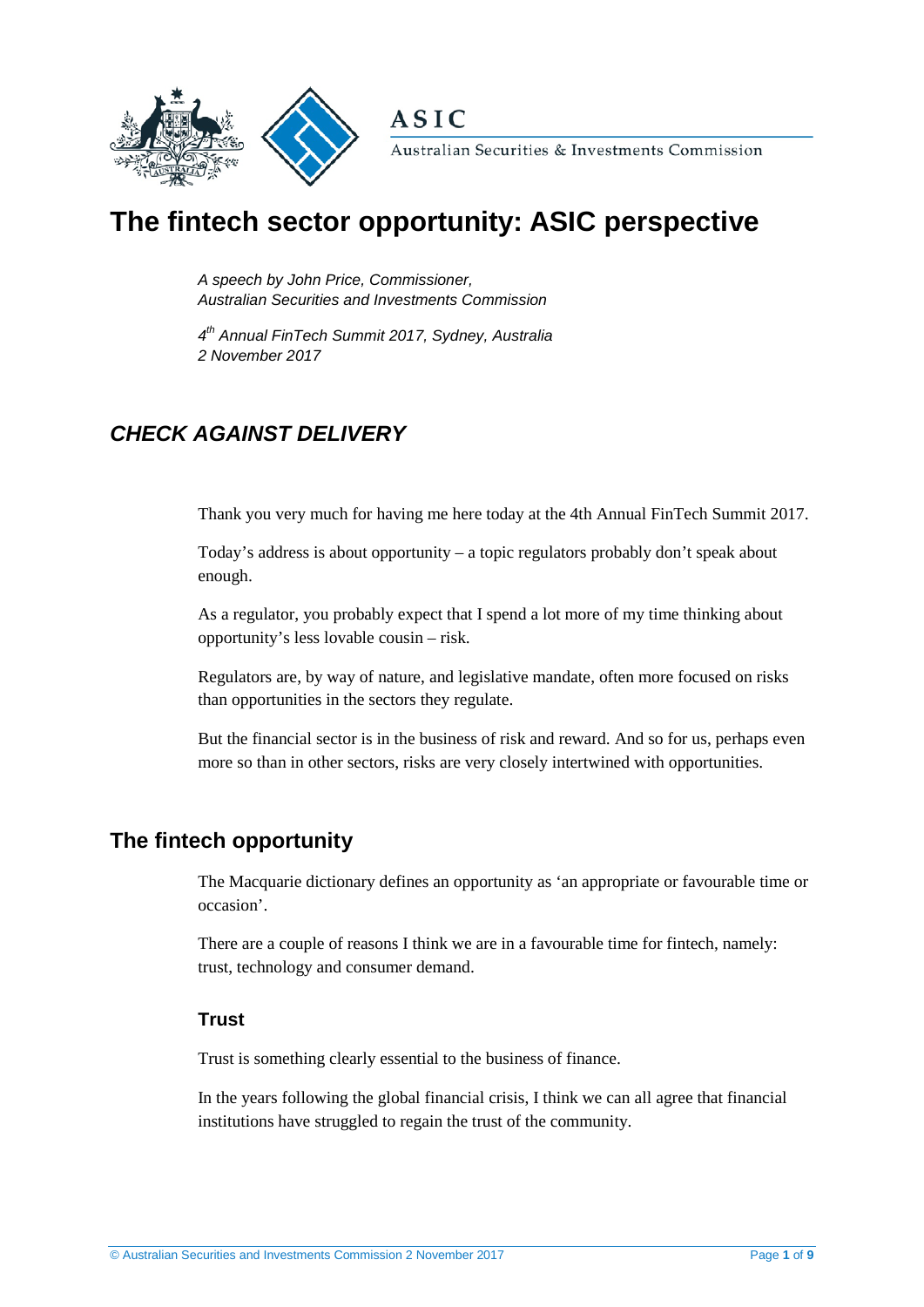Author Rachel Botsman talks about technology enabling a shift from trust in institutions to a form of distributed trust. A kind of global village approach to trust.<sup>[1](#page-1-0)</sup>

That is, I don't trust a large bank, merely because it is a large bank, and it *should* be trustworthy. Rather, I trust my friends, my family, and – this part is new – strangers on the internet – to give me advice about what I should do with my money.

This shift in trust away from large institutions is creating a space for fintechs to enter.

The reliance on digital peers also creates opportunities for those fintechs with a model that relies on these networks – peer-to-peer lending and crowdfunding come to mind.

Perhaps this is also part of the reason why the promise of distributed ledger technology has captured the interest of financial businesses worldwide.

And the erosion of trust is not just with respect to large institutions. For example, Roy Morgan research suggests that two important financial intermediaries – insurance brokers and stock brokers – are considered to be untrustworthy.

According to the survey:

'only 11 per cent of Australians, down 3 per cent, now rate Stockbrokers "very high" or "high" for their ethics and honesty and even fewer, just 10 per cent, rate Insurance Brokers "very high" or "high" for their ethics and honesty, down 1 per cent from a year ago.'<sup>[2](#page-1-1)</sup>

So again, this erosion of trust creates the space for digital providers – such as roboadvisers or online brokers – to offer their services, and to create the kind of trust that is declining in more traditional financial providers.

#### **Technology**

The second reason we are in a time of opportunity for fintech, is technology.

Of course, without technology, there is no fintech.

Technological advances bringing changes to the financial sector is not new. But I would argue that in recent years technological developments have really shifted gears.

The internet of things, distributed ledger technology, artificial intelligence, deep-learning are converging faster than we might have predicted.

This technology opens the door for new and better financial products and services.

<u>.</u>

<span id="page-1-0"></span><sup>&</sup>lt;sup>1</sup> Rachel Botsman, ASIC Annual Forum 2017, 'Are you being served'

<span id="page-1-1"></span><sup>2</sup> <http://www.roymorgan.com/findings/7244-roy-morgan-image-of-professions-may-2017-201706051543>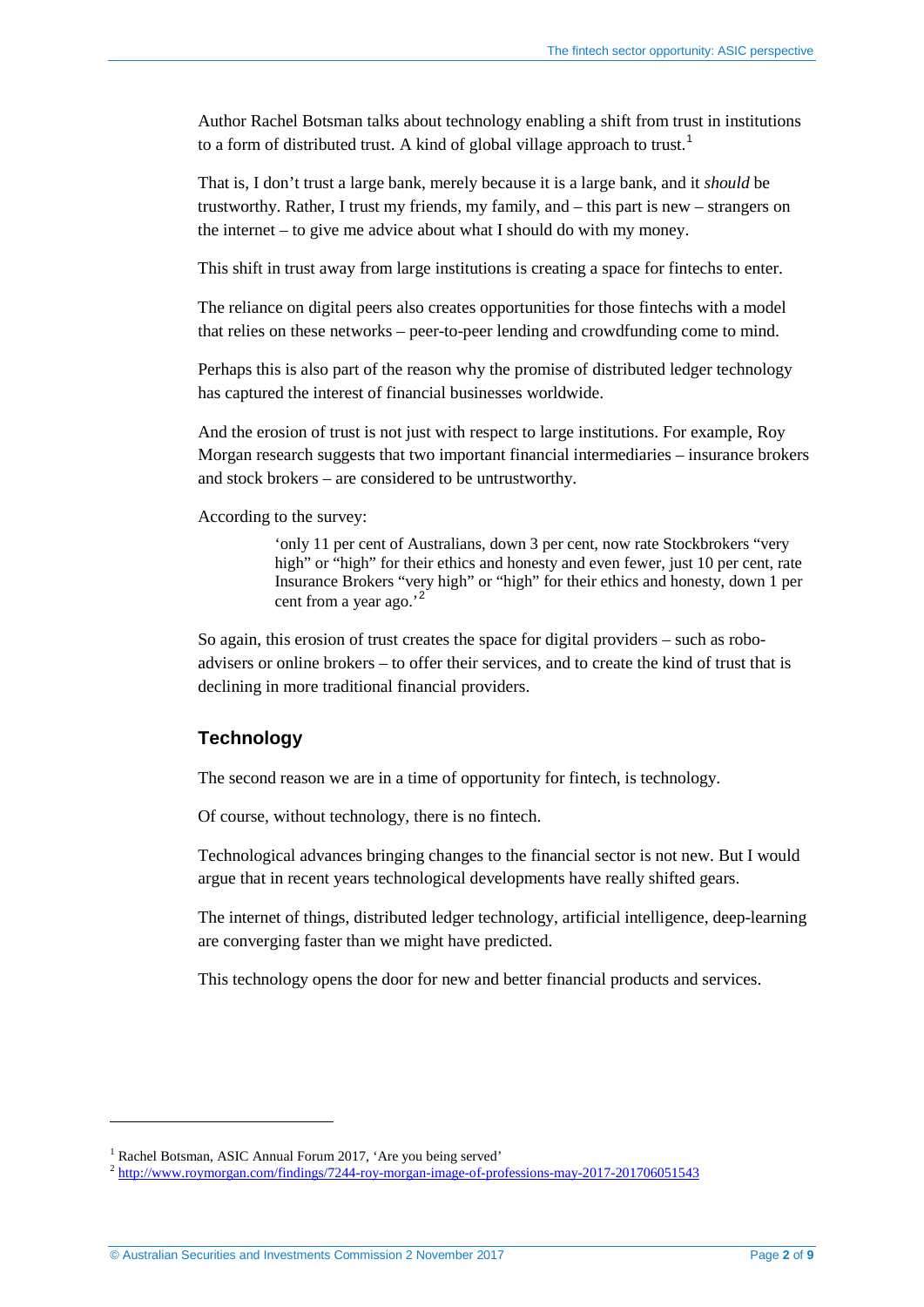#### **Consumer demand**

Closely related to my points on both trust and technology, is the growing shift in consumer demand. This is the third area I wanted to mention as creating the fintech opportunity.

In Australia, around 92 per cent of the population accesses the internet, and there are more mobile internet subscriptions than people in the country.

Consumers are also expecting more choice and better products, better interfaces and better service.

The rise of on-demand services like Netflix and Uber Eats may well carry over to financial services. Fintechs are in a position to meet the consumer desire to access financial products and services immediately, and from the comfort of one's own couch.

## **ASIC's approach**

Three factors – trust, technology and consumer demand mean, in my view, that this is certainly a favourable time for fintech.

And as a regulator, we do see enormous opportunities presented by fintech.

Our view is that fintech has the potential to do a number of things:

- First, fintech can empower customers who can deal directly, more seamlessly, and flexibly with product and service providers.
- Secondly, fintech can empower businesses to deliver a better value proposition and customer experience to their customer base.
- Finally, technology can reduce the cost and improve the efficiency of product and service delivery.

In a highly-regulated sector such as finance, the approach and role of the regulator is critical in shaping the environment in which the fintech opportunity can be maximised.

For those who aren't familiar with us, ASIC is Australia's corporate, markets and financial services regulator.

Our vision is to allow markets to fund the economy and, in turn, economic growth. In doing so, we contribute to the financial wellbeing of all Australians.

We do this by promoting investor and consumer trust and confidence and fair and efficient markets.

Our legislation requires us to do a number of things as a regulator:

- We have to enforce the law.
- We have to maintain and improve the performance of the financial system and the entities within that system.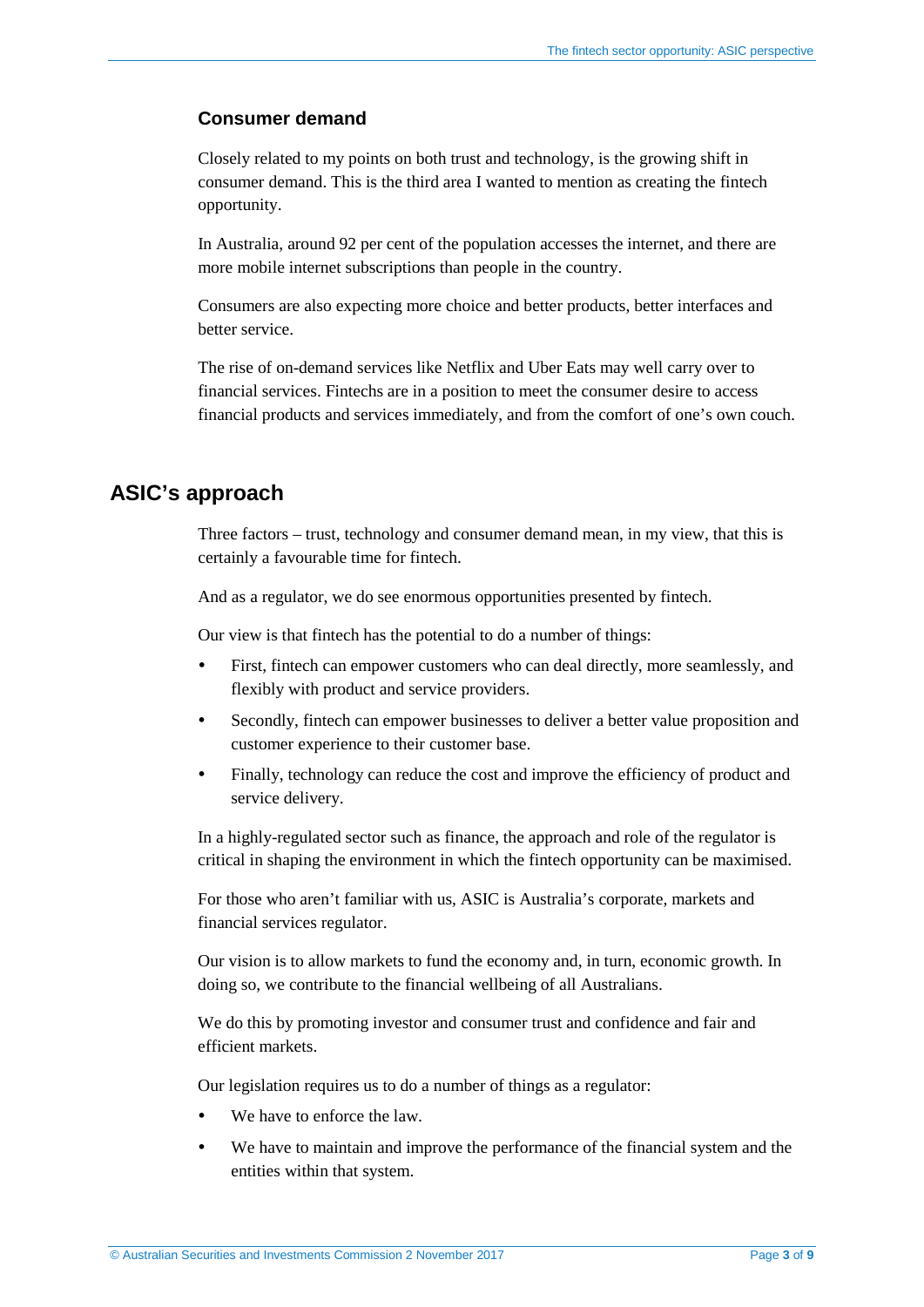We have to do that in the interests of commercial certainty, reducing business costs, and the efficiency and development of the economy.

So, we are explicitly required to work to reduce costs and improve the performance of the financial system to support the economy.

This is in the context of a broader government focus on increasing competition and customer choice in the financial sector.

The promise of fintech to increase choice and reduce costs to the benefit of consumers is a key reason we are looking to facilitate this part of the financial sector.

Our overarching aim is to maintain sensible and appropriate frameworks that harvest the benefits of innovation while fostering consumer trust and confidence in financial services.

So, when it comes to regulating for fintech, we are faced with the challenge of striking a balance between our commitment to encouraging innovation (and all of the opportunities created by fintech) without compromising on the proper regulation of financial products and services.

Our philosophy at ASIC, when looking at the regulation of fintech, has four components:

- being flexible and adaptable to the speed and nature of change,
- resisting the temptation to jump before we properly understand developments,
- ensuring as far as we can that our regulatory responses are technology neutral, and
- ensuring we have the skills and expertise to be an effective regulator in this space.

We are implementing this approach through our [Innovation Hub.](http://asic.gov.au/for-business/your-business/innovation-hub/)

#### **Implementing our approach: regulatory sandbox**

One specific example of how ASIC has tried to balance our objectives is via our regulatory sandbox.

The sandbox, launched December 2016, provides a 'lighter touch' regulatory environment to allow fintech businesses additional flexibility when they are still at the stage of testing their ideas.

Our world-first class waiver allows eligible fintech businesses to test certain services for up to 12 months without a financial services or credit licence.

We have taken a white-list approach. That means there is no ASIC review of each proposed product or service and we are not involved in selecting applicants and negotiating individual testing terms for people using the class waiver.

However, customers of these fintech businesses will still have fundamental protections under the law, such as dispute resolution and professional indemnity insurance.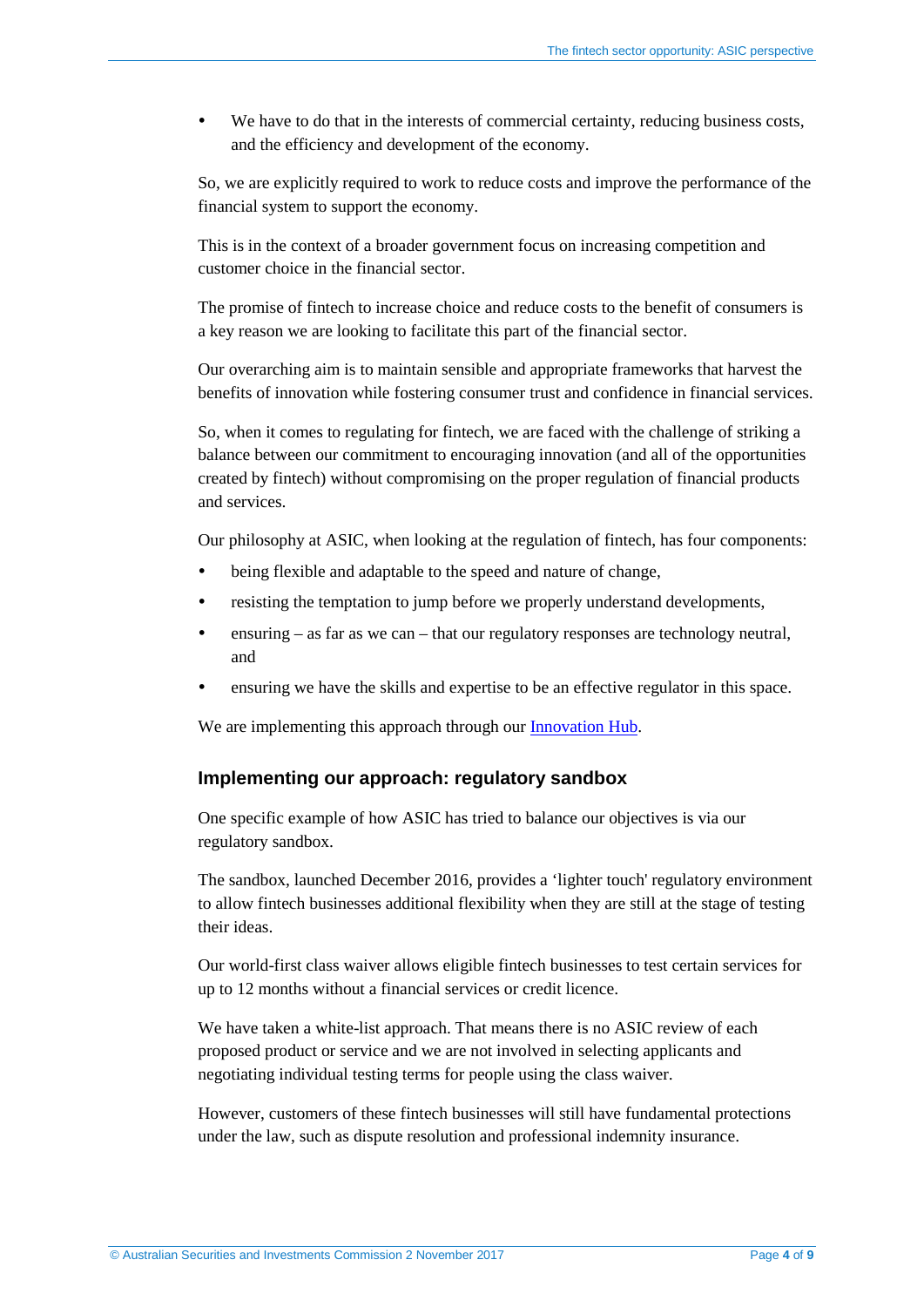As an added protection to consumers, we limit the types of services, the time period, the number of consumers and the amounts able to be invested by sandbox businesses.

The sandbox is intended to improve the opportunity for Australian fintechs in three key areas:

- First, it should help startups get to market more rapidly by providing an environment for testing without a licence.
- Secondly, it enables greater flexibility in organisational competency for example, so those with more tech experience can bring in the financial expertise from outside.
- Finally, we think that reduced testing costs should lead to increased access to capital.

You may also be aware the Government has announced an expanded sandbox with a longer testing time, and for an increased range of products and services.

#### **Implementing our approach: Innovation Hub**

The sandbox framework is an important part of our Innovation Hub, and I'll now briefly take you through what our [Innovation Hub](http://asic.gov.au/for-business/your-business/innovation-hub/) does and how it works more broadly.

Since its inception in March 2015, the Innovation Hub has worked with more than 200 entities.

The businesses are right across the spectrum of fintechs – those providing digital advice, conducting marketplace lending and crowdfunding, businesses providing consumer credit and payments and various others.[3](#page-4-0)

Through the work of the hub, we have also granted 36 new licences to fintech businesses. Those business that seek licences via the Innovation Hub are granted those licences significantly faster than those who go through the normal process.

ASIC's Innovation Hub is focused on start-ups because we think that these new, small businesses have the most difficulty in accessing the resources and regulatory support they might need. The hub is partly a response to particular challenges faced by start-ups but also recognises that innovative products and services often do not fit within existing rules and policy.

Of course, we also meet with existing businesses in the ordinary course of our work.

<u>.</u>

- 35 marketplace lending
- 18 crowd sourced funding
- 25 consumer credit
- 28 payments and remittances

<span id="page-4-0"></span> $3$  The breakdown of businesses who have contacted the Innovation Hub is:

<sup>38 -</sup> digital advice

<sup>•</sup> 56 - other (including insurance, superannuation, markets, managed investments).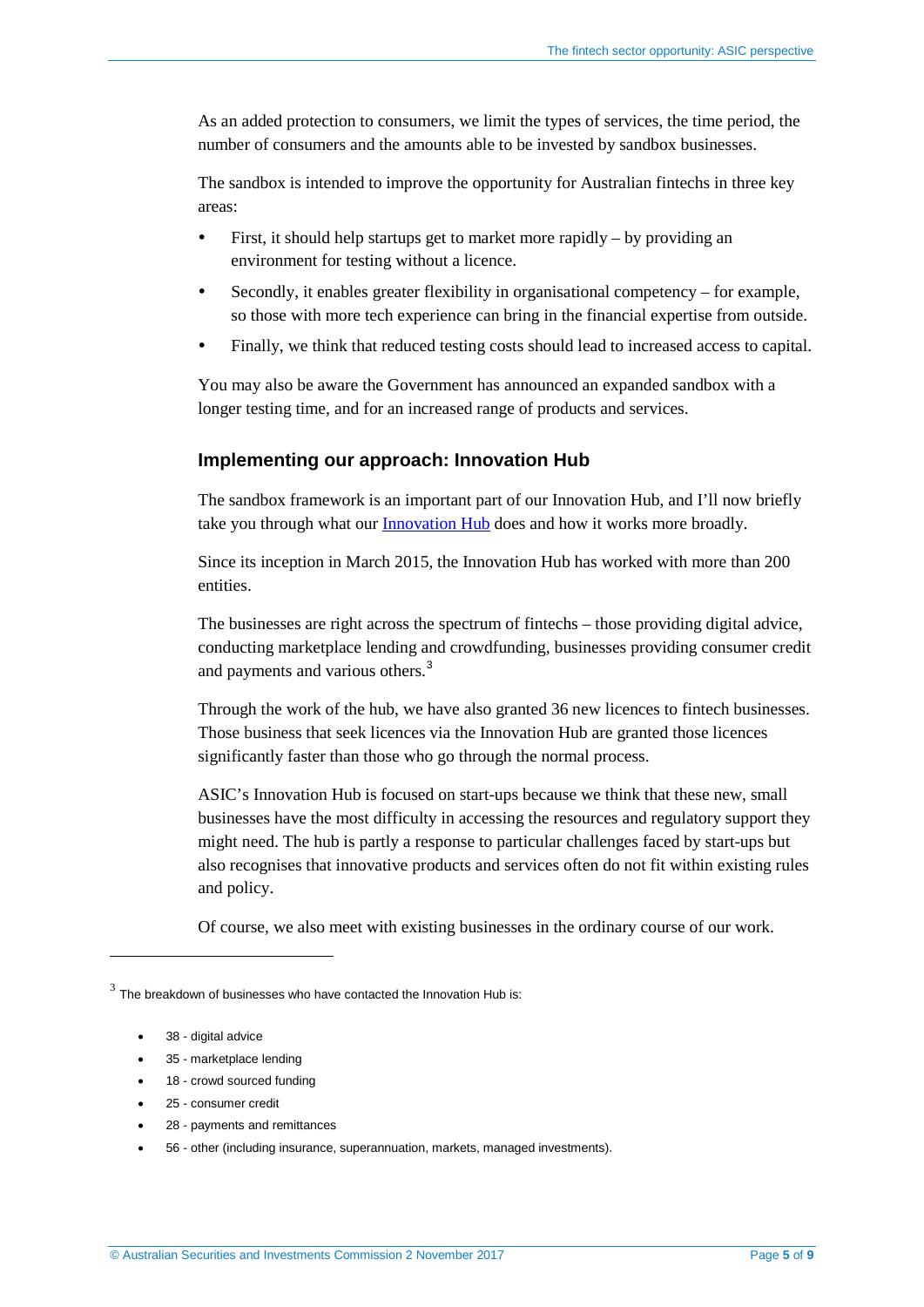There are three key elements of our Innovation Hub that help us understand and support innovative new fintech companies.

First, we engage directly with fintech and regtech entities, as well as physical hubs and co-working spaces for start-ups.

- We make it easy for fintech and regtech businesses to contact us, and we often go to fintech events to explain what we do and answer questions.
- We have also established a [Digital Finance Advisory Committee](http://asic.gov.au/for-business/your-business/innovation-hub/digital-finance-advisory-committee/) comprising representatives from the fintech community, academia and consumer groups.

Secondly, we give informal assistance to eligible entities. This help is intended to get new businesses to consider important issues early on in their development.

- Working together with the regulator helps businesses to understand how our regulatory system applies to them in an efficient and effective manner. It also helps to ensure that new businesses are starting up within the regulatory framework, rather than outside it.
- For us, as a regulator, the benefit of holding discussions with the fintech industry is that it helps us to identify and learn about new technologies being used in the market.
- This in turn assists us in understanding how we should treat these innovative products and services under our regulatory framework.

Finally, we can give tailored guidance for innovative businesses to access information and services relevant to them via our website.

So far, we have provided a range of tailored guidance, including examples on:

- digital (robo) advice
- marketplace (peer to peer) lending
- distributed ledger technology, and
- initial coin offerings.

#### **Implementing our approach: ICOs**

I spoke before about our approach to fintech – I think our work on initial coin offerings (or  $ICOs$ ) – is a good reflection of some of those principles – in particular, being flexible and adaptable, and resisting the urge to jump before we properly understand developments.

ICOs are an important market development and we think they can make a contribution to the capital-raising options for businesses.

In our view, to promote trust and confidence in ICOs, it is important that they comply with applicable laws.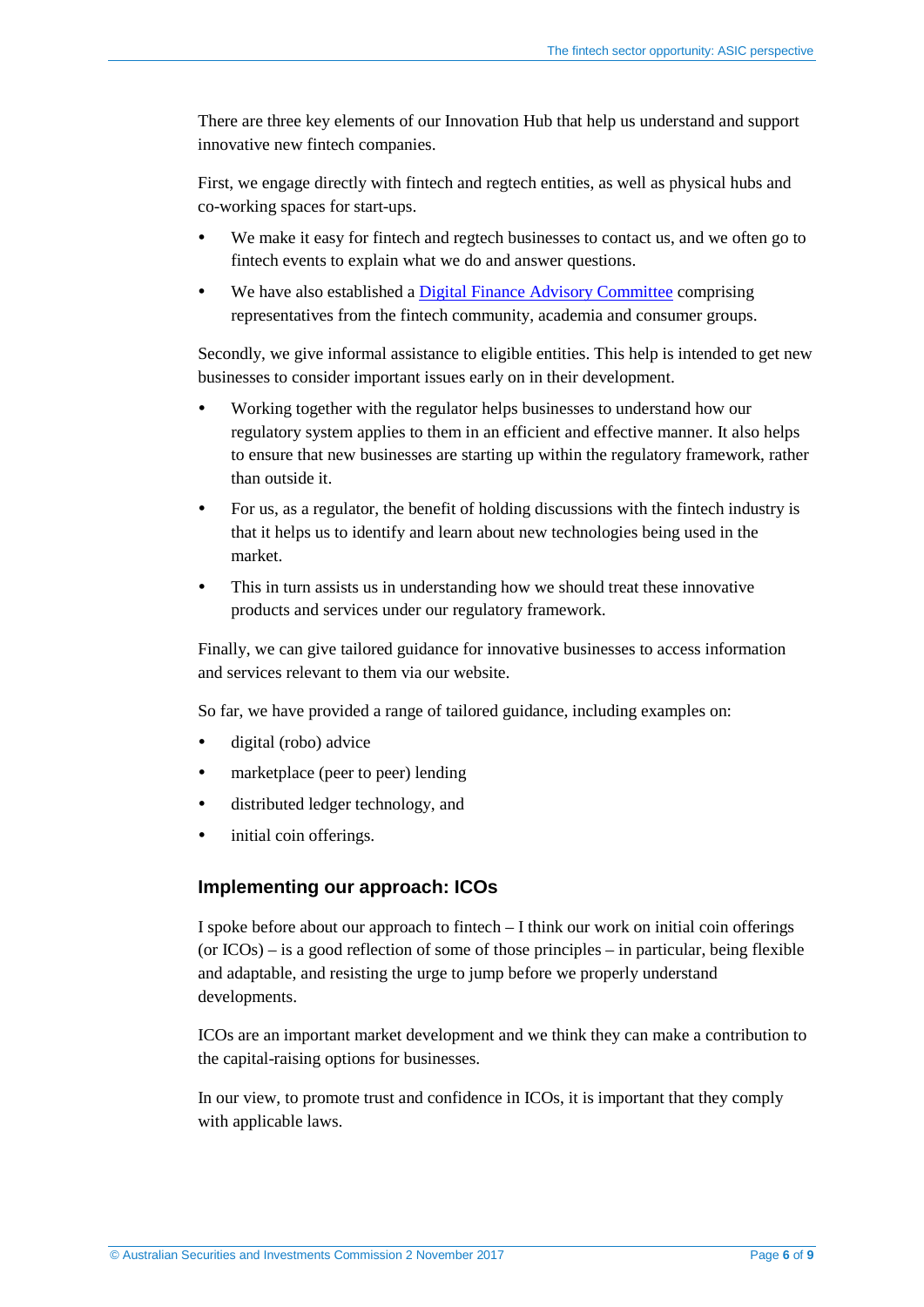We have given guidance explaining that an ICO or the tokens that are issued may fall under various existing laws, however, we have not made any changes to the existing framework.

We are also strongly encouraging businesses conducting or planning to conduct an ICO to come and talk to us through ASIC's Innovation Hub.

An important part of understanding ICOs and shaping our response was our international engagement. ICOs have been vexing regulators well beyond our borders, and through our international networks, we have been able to learn more and reflect on appropriate responses.

### **What about the risks?**

I've shared with you what I believe is shaping the environment to create the fintech opportunity, and I've talked a bit about what we at ASIC are doing to ensure that we are contributing to that favourable moment for fintech.

So now I want to come back to risks.

As I have said, we attempt to balance the promotion and encouragement of innovation with ensuring that investors and consumers can have trust and confidence in the financial system, and ensuring that markets operate fairly and efficiently.

So it hasn't escaped our notice as a regulator that those forces I spoke about earlier that are creating the opportunity for fintech, are also contributing to risks.

#### **Trust**

First, I'll return to trust.

Even with the potential advantages of agility and responsiveness and distributed trust, fintechs still need to gain the confidence of their customers, and the public more widely.

It is in our interests as a regulator to ensure consumers can trust financial businesses – fintech or otherwise – but it is also in the interest of fintech businesses to ensure that they are trusted.

This is particularly critical for new, untested business models, products and services. Importantly, poor conduct or poor consumer outcomes in one area of fintech may well have ripple effects for all fintech.

A particularly important component of maintaining consumer trust in the digital world is around data security and privacy. I expect this to become increasingly relevant over the next couple of years for a number of reasons.

Firstly, consumers are becoming more and more savvy about the value and use of their personal data. The appropriate gathering and protection of consumer data will also be impacted by external forces, like open banking in many places, including Australia and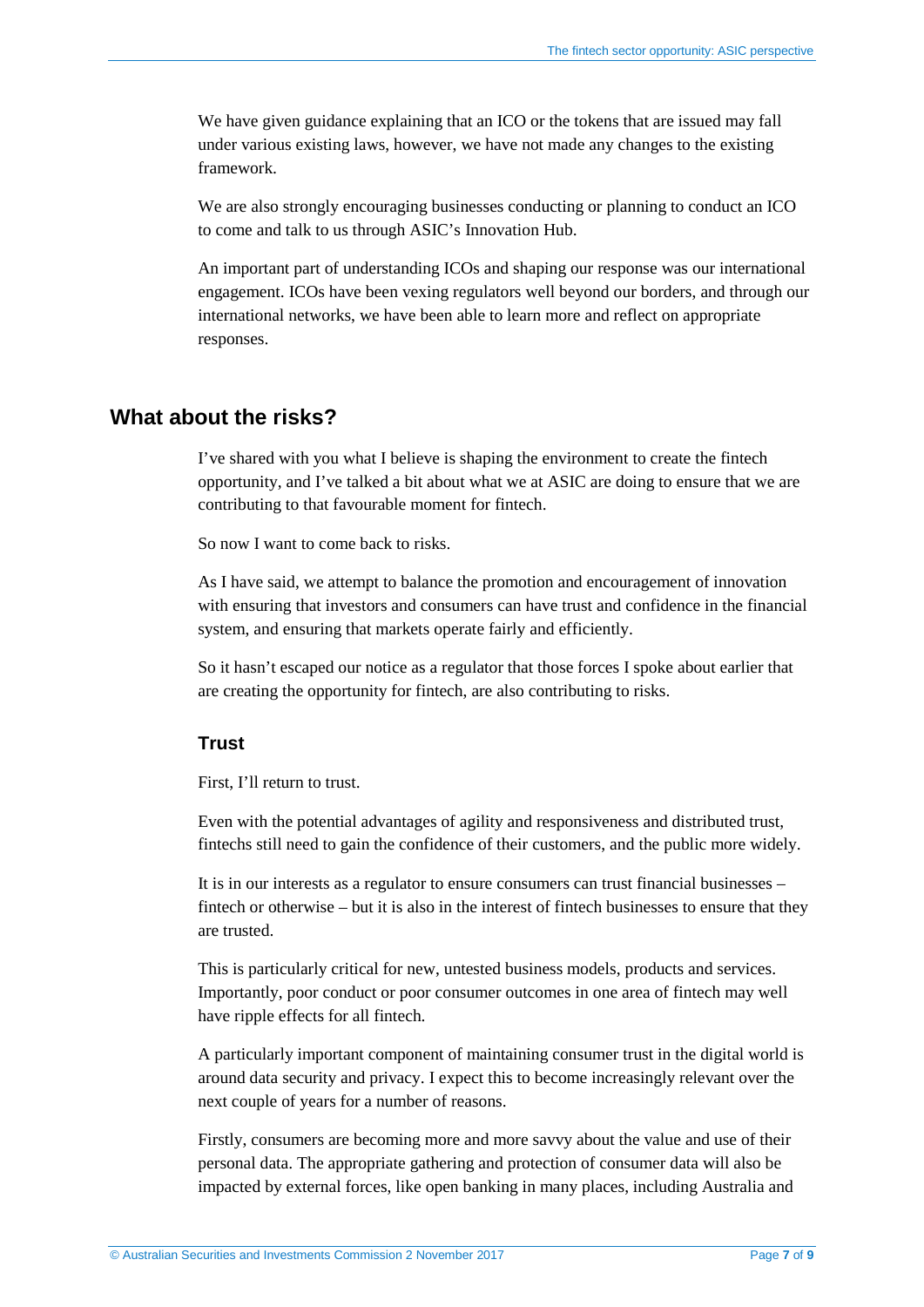the new European General Data Protection Regulation will raise the stakes for data protection.

To ensure that trust is retained, firms need to ensure their data storage and sharing arrangements are secure and private. Specifically, customers need to be confident that their personal data cannot be accessed inappropriately or used without their permission.

#### **Consumer demand**

Moving on to consumer demand.

We think that there is a risk that streamlining consumer engagement can result in people not understanding what they are buying.

A slick interface and a new app are not a substitute for genuinely good consumer experience and useful and effective products and services.

Similarly, fintech developments can contribute to complexity – and while complexity is to be expected in some cases, it should not be used to obscure or mislead.

It is our view that technology should be used to improve experiences and achieve efficiencies, but it is not an excuse for financial business to shift risk to consumers or other parts of society without being very clear that is happening.

This is particularly important as we move into ever-increasing automation and machinebased decision making.

We need to make sure we do not neglect the issue of accountability.

No matter how far technology and innovation goes, and how intelligent machines become, at the end of the day, people need to remain responsible for the products and services they sell and the decisions they make.

When using technologies like AI or other automated decision-making tools, there needs to be a person who is responsible for its design – and its outcomes. Automated decisions must also be capable of clear explanation, to the consumer, to the regulator, and to any other interested stakeholders.

Finally, if and when automated decisions go wrong, and they will, whether because of data errors or issues with their design, there need to be clear remedies.

#### **Technology**

It is no secret that the increasingly digital nature of our financial environment means that cyber threats are creating more and more risk.

In 2016, almost two-thirds (62%) of directors in Australia's top 100 publicly listed companies witnessed an increase in attempted malicious cyber activity, and 80% expect a rise in cyber risk over the next year or so.